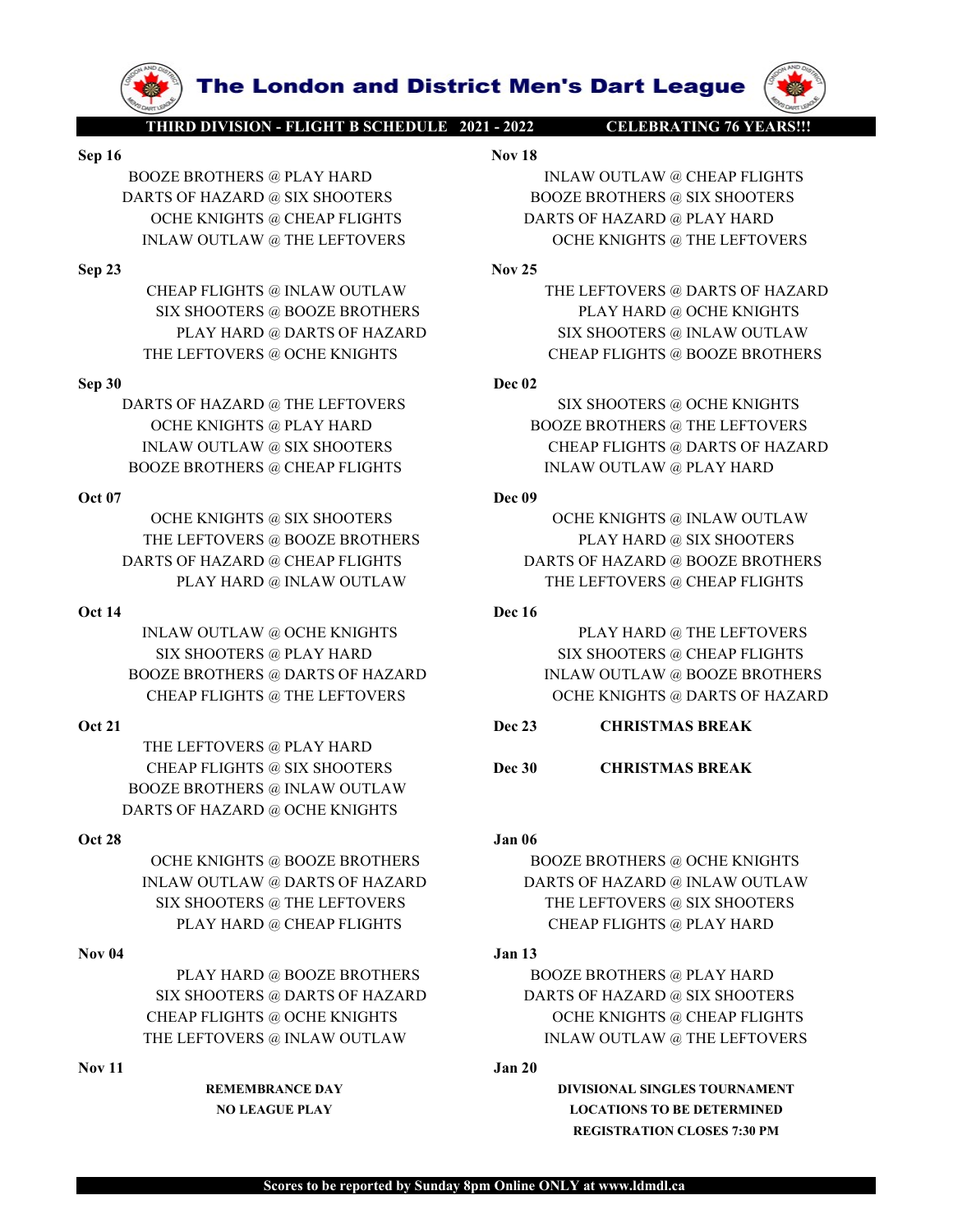

The London and District Men's Dart League<br>
THIRD DIVISION - FLIGHT B SCHEDULE 2021 - 2022<br>
Mar 31<br>
SIX SHOOTERS @ BOOZE BROTHERS BOOZE BROTHERS @ SIX SHOOTERS<br>
PLAY HARD @ DARTS OF HAZARD DARTS OF HAZARD @ PLAY HARD **The London and District Men's Dart League**<br>
THIRD DIVISION - FLIGHT BSCHEDULE 2021 - 2022<br>
Jan 27<br>
Jan 27<br>
CHEAP FLIGHTS © INLAW OUTLAW<br>
SIX SHOOTERS © BOOZE BROTHERS © BOOZE BROTHERS © SIX SHOOTERS<br>
PLAY HARD © DARTS OF THIRD DIVISION - FLIGHT B SCHEDULE 2021 - 2022<br>
CELEBRATING 76 YEARSH!<br>
CHEAP FLIGHTS @ INLAW OUTLAW Mar 31<br>
SIX SHOOTERS @ BOOZE BROTHERS BOOZE BROTHERS @ SIX SHOOTERS<br>
PLAY HARD @ DARTS OF HAZARD DARTS OF HAZARD @ PLAY H THE **LONGING AND THE LEFTOVERS @ INCOLLU**<br>
THE LONGING AND THE LEFTOVERS **WEAP FLIGHTS**<br>
SIX SHOOTERS @ BOOZE BROTHERS<br>
PLAY HARD @ DARTS OF HAZARD<br>
THE LEFTOVERS @ OCHE KNIGHTS<br>
THE LEFTOVERS @ OCHE KNIGHTS<br>
OCHE KNIGHTS **FREE LORIGIN 2013**<br> **FREE LORIGIN 2013 APP 1998 APP 1998 APP 1998 APP 1998 APP 1998 APP 1998 APP 1998 APP 1998 APP 1998 APP 1998 APP 1998 APP 1998 APP 1998 APP 1998 APP 1998 APP 1998 APP 1998 APP 1998 APP 1998 APP 1998 A THIRD DIVISION = RIGHT B SCHEDULE 2021 - 2022**<br>
CHEAP FLIGHTS @ INLAW OUTLAW Mar 31<br>
CHEAP FLIGHTS @ INLAW OUTLAW Mar 31<br>
SIX SHOOTERS @ BOOZE BROTHERS MOZE BROTHERS @ SIX SHOOTERS<br>
PLAY HARD @ DARTS OF HAZARD @ DARTS OF **INLAW OUTLAW ARE CHEAP FUGHTS @ INLAW OUTLAW ARE CHEAP FUGHTS & INLAW OUTLAW ARE CHEAP FUGHTS SIX SHOOTERS @ INLAW OUTLAW ARE CHEAP FUGHTS SIX SHOOTERS @ INLAW OUTLAW ARE CHEAP FUGHTS APPROXIMATELY CHEAP FUGHTS ON THE LEF EVALUATE CHEAP FLIGHTS @ NEAF FLIGHTS @ NEAP FLIGHTS @ NEAP FLIGHTS @ NEAR FLIGHTS & DOOZE BROTHERS & CHEAP FLIGHTS & SIX SHOOTERS & SIX SHOOTERS & SIX SHOOTERS & SIX SHOOTERS & CHEAP FLIGHTS (SIX SHOOTERS APTILE EXECUTED** 

**EXERCISE THE LENGTHS ON SECURE ANGLES AND SERVICE SERVICES**<br>
THE CHEAP FLIGHTS @ INLAW OUTLAW MAT 31<br>
CHEAP FLIGHTS @ INLAW OUTLAW MAT 31<br>
SEX SHOOTERS & BOOZE BROTHERS<br>
FLAY HARD @ DARTS OF HAZARD<br>
FE LEFTOVERS & OCHE KN **THE LONDON AND CHEAP FLIGHTS OF HAZARD MARTS OF HAZARD AND CHEAP FLIGHTS CHEAP FLIGHTS CHEAP FLOW CHEAP FLOW CHEAP FLOW CHEAP FLOW CHEAP FLOW CHEAP FLOW CHEAP FLOW CHEAP FLOW CHEAP FLOW CHEAP FLOW CHEAP FLOW CHEAP FLOW C FRIRED MISSION 3 LOTE (FRIRED MISSION AND TRACTABLE AND HAND MATERIAL SET OF A PRICE ART ELECTION BY A PRICE ARE PLIGHTS SERIES FLAY HARD @ DARTS OF HAZARD DARTS OF HAZARD COHE KNIGHTS (FRIRED MISSION APPLY THE LEFTOVERS**  $\begin{tabular}{l|c|c|c|c} \multicolumn{4}{l}{\textbf{FLAY HARD @ DARTS OF HAZARD @ PLAY HARD}\\ \hline \multicolumn{4}{l}{\textbf{FHE LEFTOVERS @ CCHE KNIGHTS} } & \multicolumn{4}{l}{\textbf{DATE S OF HAZARD @ THE LEFTOVERS} } & \multicolumn{4}{l}{\textbf{FHE LEFTOVERS} } & \multicolumn{4}{l}{\textbf{FHE LEFTOVERS} } & \multicolumn{4}{l}{\textbf{FHE LEFTOVERS} } & \multicolumn{4}{l}{\textbf{FHE LEFTOVERS} } & \multicolumn{4}{l}{\textbf{FHE LEFTOVERS$ INLAW OUTLAW @ SIX SHOOTERS = SIX SHOOTERS @ NILAW OUTLAW<br>
NOOZE RROTHERS @ CHEAP PLIGHTS = CHEAP PLIGHTS @ BOOZE RROTHERS <br>
THE LEFTOVERS @ NS SHOOTERS = SIX SHOOTERS = SIX SHOOTERS THE LEFTOVERS THE LEFTOVERS = NAT HARD

INLAW OUTLAW @ DARTS OF HAZARD MAKE-UP NIGHT FOR SIX SHOOTERS @ THE LEFTOVERS PLAY SCHEDULED FOR JAN 27/22 PLAY HARD @ CHEAP FLIGHTS BOOZE BROTHERS @ DARTS OF HAZARD<br>
Mar 04<br>
Mar 04<br>
Mar 04<br>
THE LEFTOVERS @ THAZARD<br>
METRIFICATIS @ THE AFTENDING PRICHALIS<br>
THE LEFTOVERS @ PLAY HARD<br>
CHE PLIGHTS @ NX SHOOTERS<br>
CHE PLIGHTS @ NX SHOOTERS<br>
DARTS OF HAZARD @

# Mar 17

PLAY HARD @ BOOZE BROTHERS May 26 SIX SHOOTERS @ DARTS OF HAZARD **ANNUAL GENERAL MEETING** CHEAP FLIGHTS @ OCHE KNIGHTS VICTORY LEGION THE LEFTOVERS @ INLAW OUTLAW DOORS CLOSE AT 8PM

SCHEDULED TOURNAMENT CANCELLED ANNUAL BANQUET MAKE-UP NIGHT FOR **HELLENIC CENTRE - 4 PM** PLAY SCHEDULED FOR JAN 13/22 SEMI-FORMAL

**SPACE OF A 2014 OF A 2014 OF A 2014 OF A 2014 OF A 2014 OF A 2014 OF A 2014 OF A 2014 OF A 2014 OF A 2014 OF A 2014 OF A 2014 OF A 2014 OF A 2014 OF A 2014 OF A 2015 BOOZE BROTHERS @ SIX SHOOTERS BOOZE BROTHERS @ SIX SHO PRODUVISION - FLIGHT B SCHEDULE 2021 - 2022**<br>
PRODUVISION - FLIGHT B SCHEDULE 2021 - 2022<br>
Mar 31<br>
Mar 31<br>
MARTS @ BOOZE BROTHERS @ BOOZE BROTHERS @ SIX SHOOTERS<br>
PLAY HARD @ DARTS OF HAZARD<br>
LEFTOVERS @ OCHE KNIGHTS<br>
OF **THE LEART COMPRESS COCHE ENTERTS CORPORATIONS CONSUMING A SACTOR CONSUMISION CONSUMISION CONSUMISION CONSUMISION CONSUMISION CONSUMISION CONSUMISION CONSUMISION CONSUMISION CONSUMISION CONSUMISION CONSUMISION CONSUMISION** 

**EXERCISE ARE ARENAL DESPENDENT AND AREAL SERVER AND THE AP ELGHTS @ INLAW OUTLAW MAT 31**<br>
SIX SHOOTERS @ IN AW OUTLAW<br>
SIX SHOOTERS @ SIX SHOOTERS<br>
PLAY HARD @ DARTS OF HAZARD<br>
HE LEFTOVERS @ OCHE KNIGHTS<br>
THE LEFTOVERS @ **THE LEFTOVERS @ BOOZE BROTHERS**<br>
THE LEFTOVERS @ BOOZE BROTHERS<br>
THE LEFTOVERS @ BOOZE BROTHERS **BOOZE BROTHERS**<br>
THE LEFTOVERS @ BOOZE BROTHERS **DESCRIPTION**<br>
THE LEFTOVERS @ BOOZE BROTHERS **ADVITION**<br>
THE LEFTOVERS @ T **FRAME ARREAD AND SCREED MARINE (SCREED AND SCREED AND SCREED AND SCREED AND SCREED AND SCREED TOWARD (SCREED AND SCREED AND SCREED AND SCREED AND SCREED AND SCREED AND SCREED AND SCREED AND SCREED AND SCREED AND SCREED A** 

SCHEDULED TOURNAMENT CANCELLED OCHE KNIGHTS @ INLAW OUTLAW MAKE-UP NIGHT FOR **PLAY HARD @ SIX SHOOTERS** PLAY SCHEDULED FOR JAN 6/22 DARTS OF HAZARD @ BOOZE BROTHERS THE LEFTOVERS @ CHEAP FLIGHTS THE LEFTOVERS @ OCHE KNIGHTS<br>
OCHE KNIGHTS @ PLAY HARD<br>
OCHE KNIGHTS @ PLAY HARD<br>
NAVAR QUARTERS<br>
PLAY HARD<br>
NAVAR @ SOCHE KNIGHTS<br>
NAVAR @ SOCHE KNIGHTS<br>
NAVAR QUARTERS<br>
OCHE KNIGHTS @ SUAR FLIGHTS<br>
OCHE KNIGHTS @ SUAR FL THE LEFTOVERS @ THE LEFTOVERS @ DATIS OF HAZARD @ THE LEFTOVERS @ DATIS OF HAZARD SIX SHOOTERS WARD SIX SHOOTERS WARD SIX SHOOTERS WARD SIX SHOOTERS WARD SIX SHOOTERS WARD SIX SHOOTERS APP 1<br>
SIX SHOOTERS @ CHEAP FLIGHTS DARTS OF HAZARD @ THE LEFTOVERS WELL AVERE WITHOUT AN ARRY OCHE ENIGHTS INLAW OUTLAW GOLD ENOURERS SO SUSSESS ARROSTERS SOME ENIGHTS OF HAZARD ON EVEL ENIGHTS OF HAZARD PLAY HARD & ISLAM FUGHTS OF HAZARD PLAY HARD & INLAW THE LEFTOVERS (FILE LEFTOVERS (FILE LEFTOVERS AND SOLUTE NIGHTS (FILE AND MAKE DOTE RIGHTS AND COLLE ENGINES (FILE AND COLLE ENGINES OF HAZARD CHE ENGINES (FILE AT HARD & CHEAP FLIGHTS (FILE AND THE LEFTOVERS AND PLAY HARD THE LEFTOVERS @ CHEAP FLIGHTS **and the CHEAP CONTRIGUES**<br>
THE LEFTOVERS **a** BOOZE BROTHERS<br>
THE LEFTOVERS **a** BOOZE BROTHERS<br>
IN AN OUTLAWD @ CHEAP FLIGHTS<br>
PLAY HARD @ UNLAW OUTLAW<br> **AN FLAY HARD & UNLAW OUTLAW**<br>
SCIEDUL CHE KNIGHTS @ SIX SHOOTERS APP 14<br>
SIX SHOOTERS @ CHE KNIGHTS<br>
THE LEFTOVERS @ BOOZE BROTHERS <br>
TLAY HARD @ INLAW OUTLAW<br>
TLAY HARD @ INLAW OUTLAW<br>
MAKE-UP NGEIT FOR JANK FOR THE LEFTOVERS (PLAY HARD<br>
MAKE-UP NGEIT FOR JAN OCHE KNIGHTS @ INLARD BOOZE BROTHERS @ INLAW OUTLANED MARTS OF HAZARD MARTS OF HAZARD MATS OF HAZARD AND SURFACE AND HAND MAKE-UP NOTHERS ARTS OF HAZARD APPEAR AND MANUSCRIPTION TO THE LIFTOVERS PLAY HARD APPEAR ON THE LI OCHE KNIGHTS OF HAZARD SIX SHOOTERS (STERENGHIS OF HAZARD BROZE REGUERANCE SOFTERS CHEAP FLIGHTS CHEAP FLIGHTS CHEAP FLIGHTS CHEAP FLIGHTS CHEAP FLIGHTS CHEAP FLIGHTS CHEAP FLIGHTS CHEAP FLIGHTS CHEAP TO CHE KNIGHTS CHEAP DARTS OF HAZARD (CHEAP FLIGHTS (THAP FLIGHTS (CHEAP FLIGHTS (DARTS OF HAZARD<br>
FEAT IN HARD (CHEAP KIND OUTLAW<br>
MEAN OUTLAW IN THE CHEAP CONTROL<br>
MARK-UP MGIFTFORE<br>
MARK-UP MGIFTFOR<br>
MARK-UP MGIFTFOR<br>
MARK-UP MGIFTFOR<br>
MAR

OCHE KNIGHTS @ BOOZE BROTHERS SCHEDULED TOURNAMENT CANCELLED

(no jeans, shorts, tank tops)

Scores to be reported by Sunday 8pm Online ONLY at www.ldmdl.ca